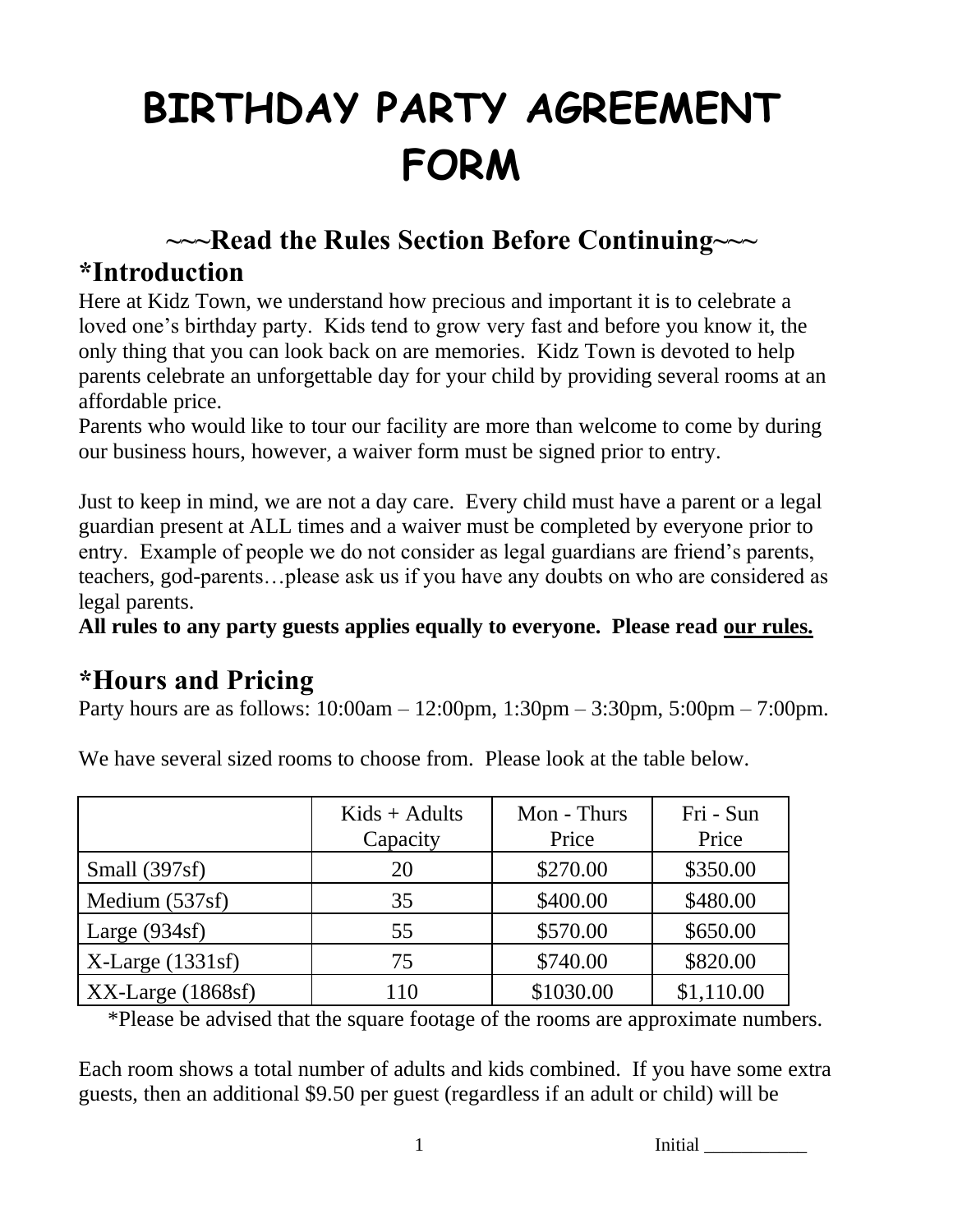applied to a **limit**. Birthday child, siblings, parents, and grandparents will not count towards the room count.

You are allowed to use the party room for the **first one hour and a half**. The last 30 minutes will be used by our staff to clean. During that time, your guests may still walk in and out of the room and leave their belongings inside.

#### **\*Food and Decorations**

We have come across many suggestions as to why parents are always stuck having to purchase food through their facility. Other places may charge you \$15 for a large pizza when parents can just get the same exact one for less. We don't like playing games like that.

Our rooms and our packages do not include any food, decorations, or setup items. We want the parents to have the freedom to feed their kids what they want. What's the fun in hiring someone else to do all the decorations for you? Remember, every moment is a memory that you get to cherish for a lifetime from picking out the colors, characters, balloons, and setting them up.

If you need help with decorating the room, our staffs will be more than happy to help. Birthday cake is the only item that our staffs will not help with moving.

Here is a simple checklist:



Alcohol, smoking, E-cigarettes, foul language, any heating devices (ie. crockpot), glitters, and open flames (except candles) of any kind will **NOT** be allowed inside the rooms and the whole facility.

#### **\*Reservation**

Please follow the reservation link to book your rooms. Only rooms size small and medium are available to be booked online. Other sizes will be required to be booked in person during our normal business hours.

| ⌒<br>∠ | Initial |  |
|--------|---------|--|
|        |         |  |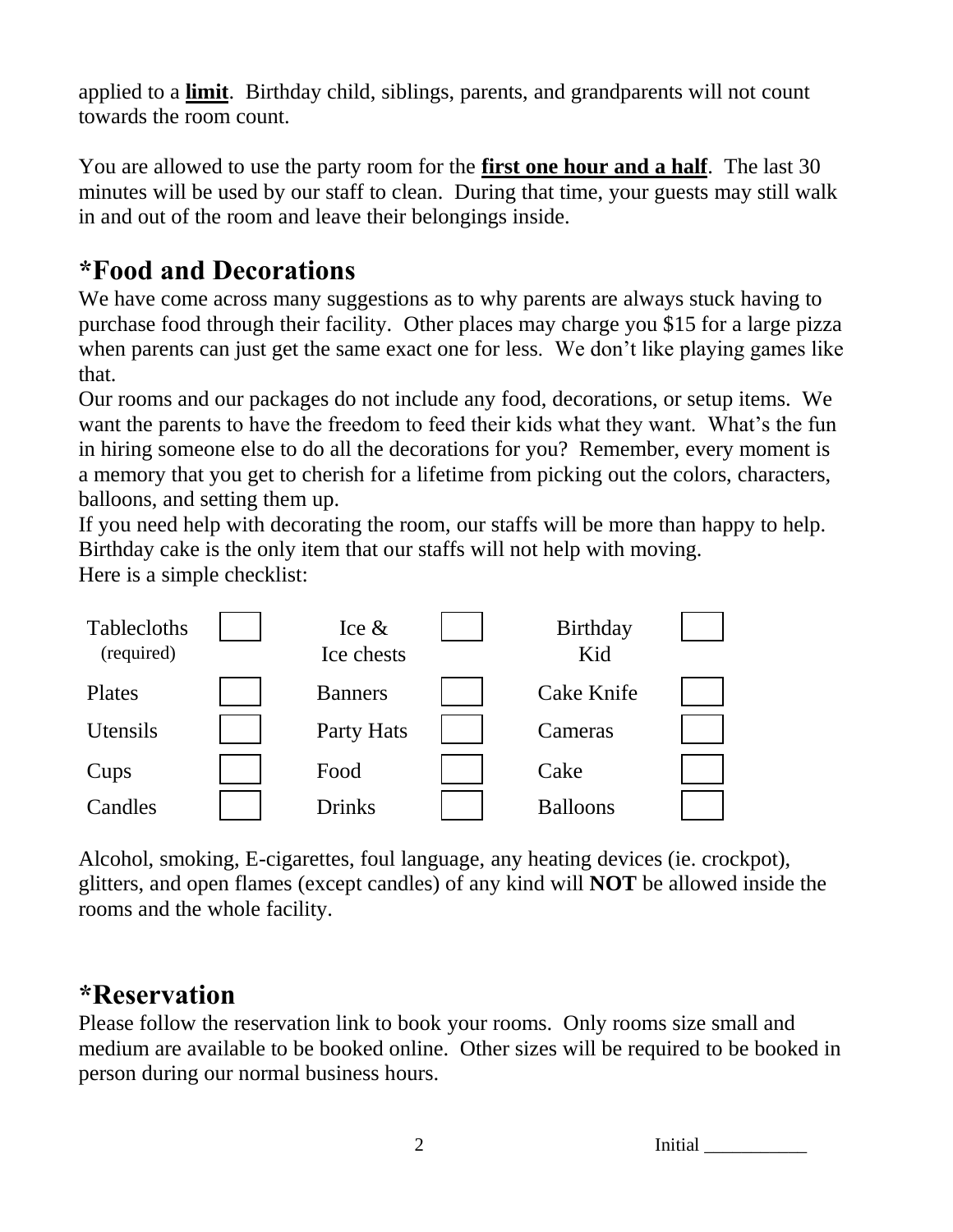**A nonrefundable and nontransferable 50% deposit is required at the time of reservation. Please make sure your date and time are correct. Please read all the information in regards to our party disclaimer prior to making a reservation.** Birthday Party Agreement is required to be signed and turned in. Basically, it's the same thing listed on this page. You are given 48 hours for the form to be signed, initialed, and brought back to us either in person or by scanning and emailing it to us at [KidzTownLW@gmail.com.](mailto:KidzTownLW@gmail.com) We reserve the right to cancel any reservations made if the Birthday Party Agreement form is not turned in and no refunds will be issued.

## **\*Additional and Repeating Information**

- 1. **NO SHOES ALLOWED INSIDE THE PARTY ROOMS OR ANYWHERE ELSE** except for the cubbies behind the cash registers.
- 2. Kids over 54 inches are **NOT ALLOWED** inside any structures.
- 3. Only birthday child and direct family members (siblings, parents, grandparents) may arrive 30 minutes early prior to your scheduled party time. Other guests will have to wait. The birthday child may play all they want before the party scheduled time and also throughout the rest of the day.
- 4. A valid credit card must be held at the front counter during your party scheduled time.
- 5. Tablecloths are required.
- 6. Remember, we are not a day care. For each child, there must be a legal guarding or a parent present at all times.
- 7. Please do not drop off any of your food and drinks prior to your party date. We can start holding them for you the day of your party date. Only decorations can be held prior to your party date, however, we are not responsible for any lost or stolen items.
- 8. Adults responsible for hiring the food vendors are required to sign for the delivery. Our staffs will not sign for anything.
- 9. Please no food trucks allowed on premises. Please be advised that we do not have any oven or microwave in the facility.
- 10.Our facility will be open to the public during your birthday party time. Please be courteous of others.
- 11.Absolutely no food or drinks will be allowed outside of the party rooms.
- 12.It does not matter who comes inside our facility. Socks and only socks will be required to be worn at all times. Forgot to bring them? Don't worry. We have single pair socks for sale.
- 13. Any additional guests after the limit allowed will be an additional \$9.50 per person only to a certain number.
- 14. Once the party has ended and your guests decides to stay longer, they may purchase a continuing admission for \$8.50 per person for an extra 2 hours.